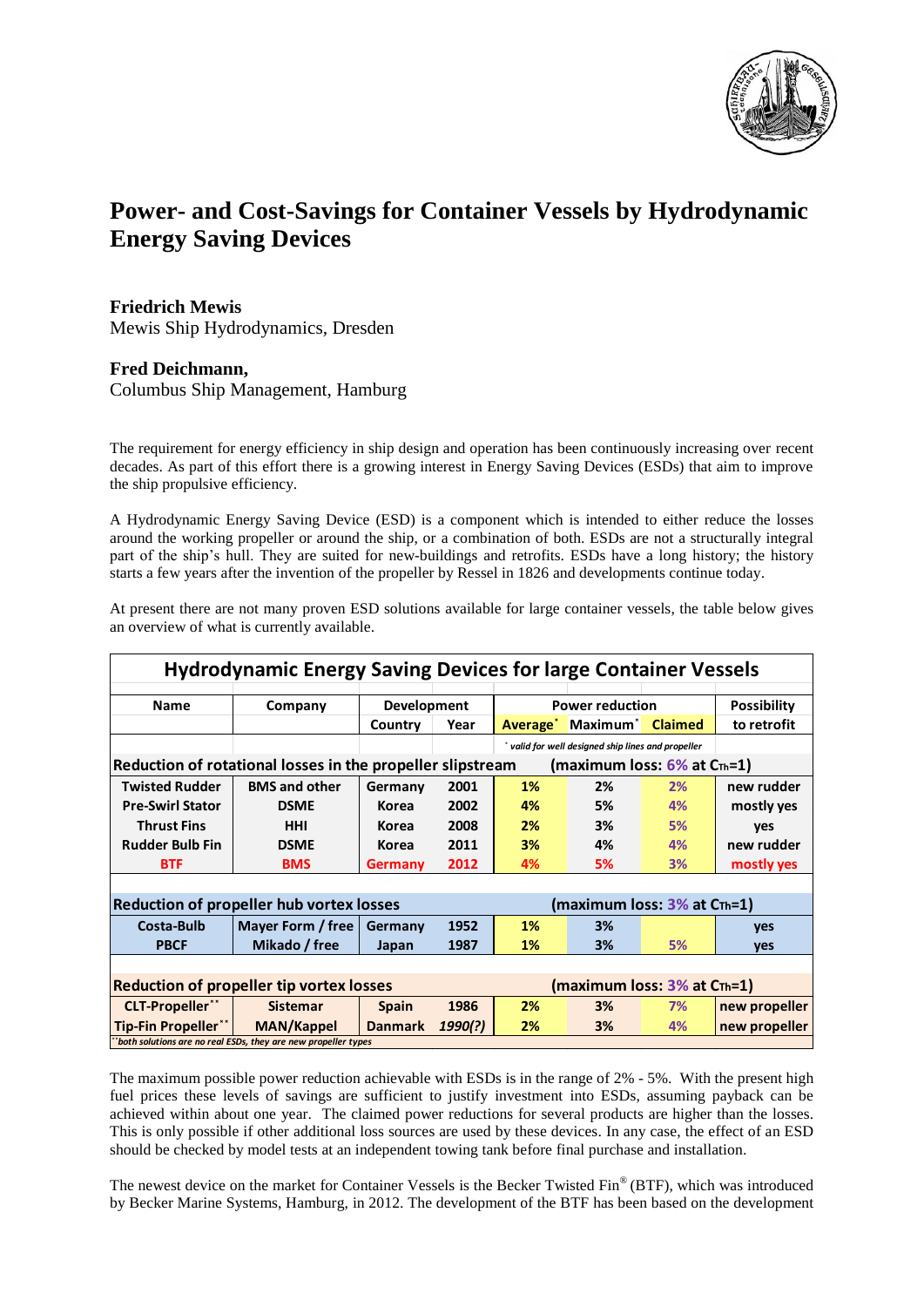and experience of the earlier Becker Mewis Duct<sup>®</sup> (MD) which was introduced in 2008. The MD is only suited for slower-speed full-form vessels such as tankers and bulk carriers. Since its introduction the MD has experienced extraordinary success. At the time of publication (September 2013), over 600 MDs have been ordered, of which over 300 have been delivered and are in service.

The Becker Twisted  $\text{Fin}^{\otimes}$  is a device for the reduction of the rotational losses in the slipstream of the propeller and for improving the propeller inflow for faster ships, such as Container Vessels and all vessels faster than 18 kts. The BTF is positioned forward of the propeller and consists of two components:

- A duct for improving the propeller inflow and reducing the vibrations of the fins
- A set (4 to 6) of inner and outer fins, twisted and asymmetrically positioned for producing pre-swirl

Fig. 1 shows a drawing of a typical BTF for a large Container Vessel. The BTF is connected (welded) to the ship's hull through 6 inner fins. The BTF has no movable parts.

Each Becker Twisted Fin® is individually designed according to hull geometry, propeller design and engine data. The optimisation is done by using the newest Computational Fluid Dynamics (CFD) methods, which is further improved with the now extensive experience collected from the design and optimisation of over 100 Mewis Ducts® . Model tests are subsequently used to prove the required power reduction and the cavitation behaviour.



 $\perp$ 



The first installation of a Becker Twisted Fin® at full scale was performed for a 7090 TEU Container Vessel owned by the Hamburg Süd in December 2012. At present BTFs have been retrofitted to 7 of these vessels and eventually all 10 ships will be equipped with the device.

The model tests at HSVA showed a 3.8% power reduction at 19kts with no observed cavitation problems. The installation for the seven ships to date was done at Damen Shipyard Rotterdam with a minimum installation time of 3 days. Figure 2 shows the completed Becker Twisted Fin® installation on the vessel "Santa Theresa".



Figure 2. Becker Twisted Fin®, first installation on a 7090 TEU Container Vessel, Hamburg Süd

The vessels already equipped with the BTF have now been in service for nine months. The first measurements and observations show a high correlation to the model test results; the power reduction is on average 3.5% and